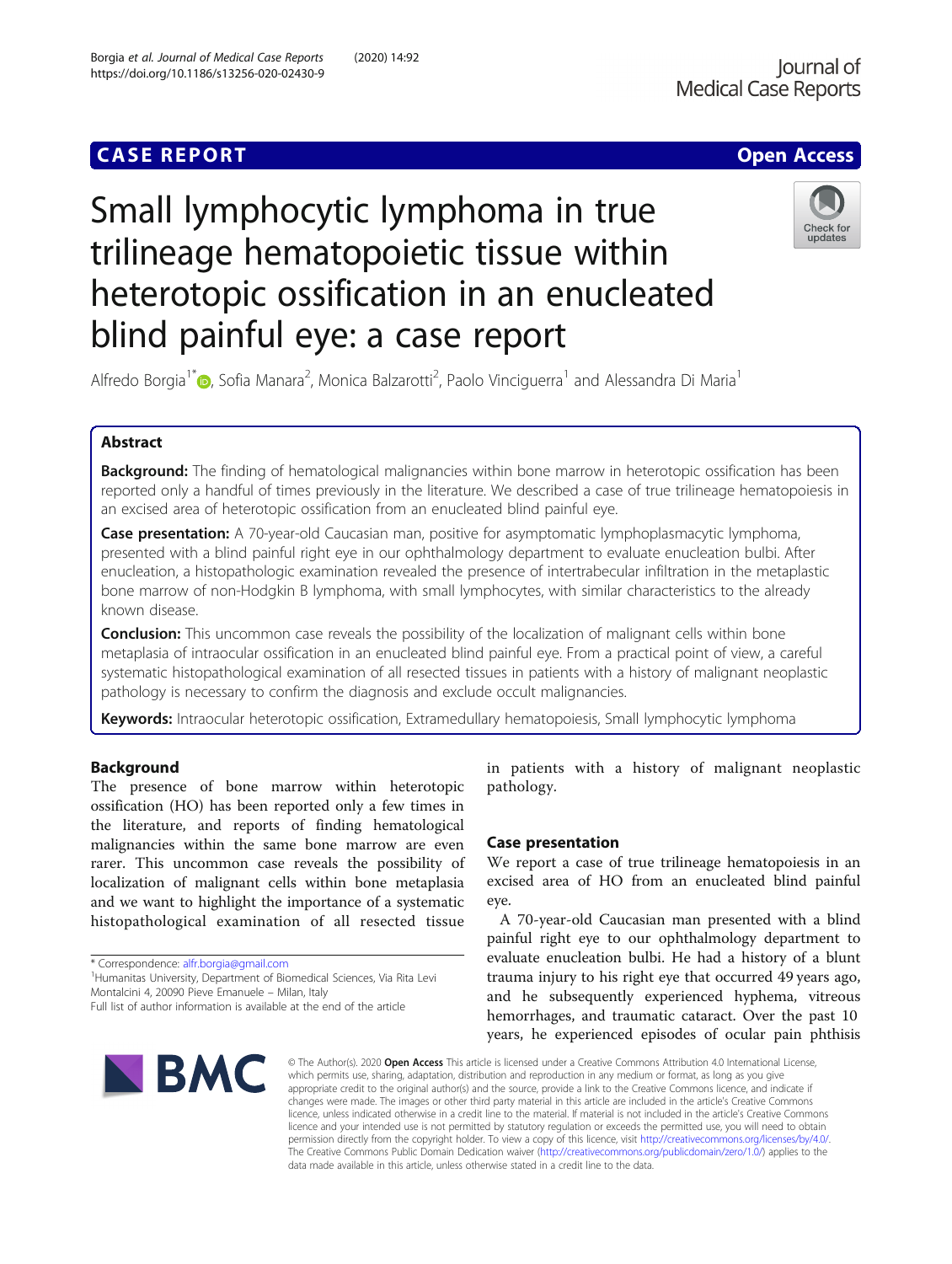bulbi associated with trigeminal neuralgia. A slit lamp examination of his right eye showed band keratopathy and seclusion pupillae, with a brunescent traumatic cataract. A funduscopic examination of his right eye was not executable due to media opacity. His left eye was normal without any kind of lesions and had an uncorrected visual acuity (UCVA) of 20/20. A right eye ultrasound B-scan examination showed a phthisic eye, with complete retinal detachment, and hyperechogenic tissues with an acoustic shadowing due to calcification projected into the orbital tissue. For that reason, the clinicians decided to perform the enucleation of his right eye. His past medical history was positive for asymptomatic lymphoplasmacytic lymphoma associated with immunoglobulin M (IgM) monoclonal peak diagnosed 12 years before enucleation. At the onset, neither lymphadenopathies nor hepatosplenomegaly were described, and 20% bone marrow infiltration was documented. Our patient was periodically followed up without any treatment with evidence of a slow progressive disease, which did not require treatment up until now. Prior to the enucleation, magnetic resonance imaging (MRI) of his brain was performed to study a possible trigeminal neuralgia and was normal without any cerebral lesions.

The eyeball was removed and marked fibrosis with places of osseous metamorphism was noticed macroscopically. A histopathologic examination revealed diffusive fibrotic and calcified uveo-scleral flaps, with widespread bone metaplasia with hematopoietic marrow, mixed with retinal fragments with atrophic areas alternating with hyperplastic aspects and blood clots (Fig. 1a).

A further typing showed the presence of intertrabecular infiltration in the metaplastic bone marrow of non-Hodgkin B lymphoma, with small lymphocytes, with similar characteristics to the already known disease. Immunostaining was positive for CD20, CD3, CD10, CD43, CD23, CD138, S100 GFAP, MelanA, and Ki-67 (Fig. 1b-c).

### **Discussion**

Heterotopic bone formation, also known as HO, is the unusual growth of bone outside the skeleton [\[1](#page-2-0)].



elements. There are areas more densely cellulated and occupied by small round cells with little lymphoid-looking cytoplasm (EE= Hematoxylin and Eosin (H&E)  $\times$  10 after decalcification treatment). **b** Homogeneous, small-sized lymphoid cells occupying the entire intertrabecular space (EE= Hematoxylin and Eosin (H&E)  $\times$  40 after descaling treatment). c Immunohistochemical staining with CD20 demonstrates the B lymphoid differentiation of the neoplastic population, occupying the medullary intertrabecular spaces of the newly formed metaplastic bone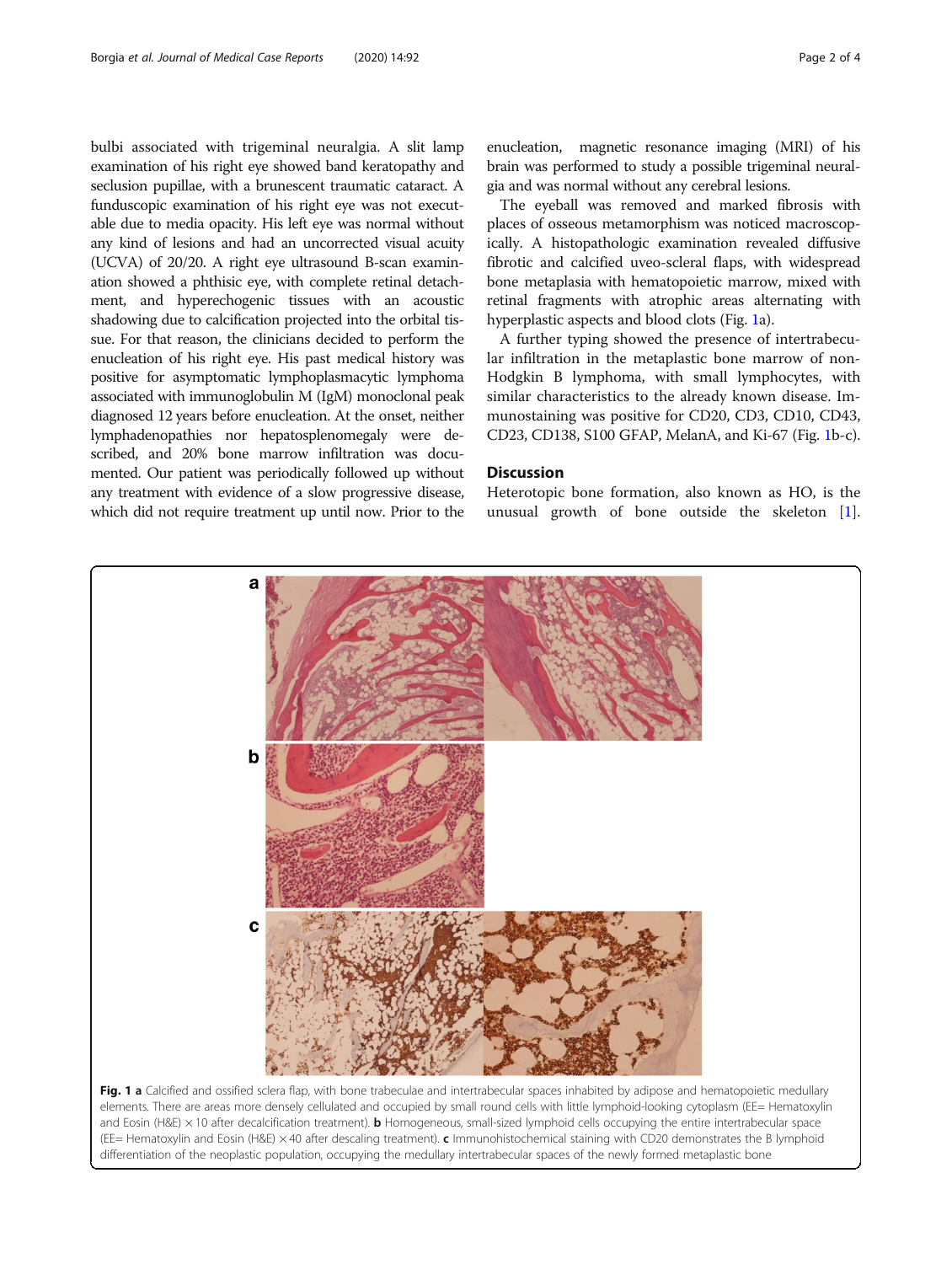<span id="page-2-0"></span>Heterotopic secondary ossification is usually seen in structures, such as muscles and tissues adjacent to the bone, after musculoskeletal injury or central nervous system or spinal cord trauma [1]. Less commonly encountered sites of heterotopic secondary ossification are in the mesentery, gastrointestinal tract, abdominal incisions and wounds, the walls of blood vessels, the kidneys, the uterus, and the eye [2, 3].

Intraocular ossification is a rare type of metaplasia that can occur after long-standing retinal detachment, some intraocular tumors, chronic inflammation, or eyeball trauma [4]. The incidence of intraocular ossification described in the literature of studies performed on enucleated eyes is up to 18%; however, there are unpublished studies that report an occurrence rate higher than 38% [5, 6]. This condition tends to develop very slowly. Choroidal ossification could be histopathologically traced approximately a year after a traumatic event, whereas it needs 10–20 years to be radiologically identifiable [7, 8].

The pathogenic mechanism underlying intraocular ossification is not completely understood [5, 6, 9]. It seems that the base of intraocular bone formation is metaplastic retinal pigment epithelium (RPE) cells, which after a traumatic and inflammatory stimulus undergo osteoblastic and fibroblastic differentiation. This hypothesis is supported by the frequent observation of islands of RPE cells trapped in the newly formed bone [10].

The presence of bone marrow within HO has been reported only a handful of times in the literature; moreover, the finding of hematological malignancies within the same marrow has been described a few times, as in the case of the formation of myeloma found inside a heterotopic bone marrow in the aortic wall, and in bone metaplasia of a surgical scar  $[11–13]$  $[11–13]$  $[11–13]$ . This is possibly the first description of true trilineage hematological malignancy in intraocular HO in the literature.

Small lymphocytic lymphoma (SLL) is a non-Hodgkin lymphoma affecting the B lymphocytes of the immune system [[14\]](#page-3-0). SLL often involves the bone marrow, which is why cancer cells have been found within intraocular ossification containing true hematopoietic tissue [[15\]](#page-3-0).

### Conclusions

This rare case reveals the possibility of localization of malignant cells in true trilineage hematopoietic tissue within HO in an enucleated blind painful eye. In managing a painful blind eye, we must subject all enucleated specimens to a systematic histopathological examination, to confirm the diagnosis and exclude a hidden intraocular malignancy.

### Abbreviations

### Acknowledgements

Not applicable.

### Authors' contributions

AB and AD contributed to conception and design. SM, MB, and PV contributed to data acquisition. All authors contributed to interpretation of data; all authors drafted the article and approved its final version.

### Funding

No funding was obtained for this study.

### Availability of data and materials

All data supporting our findings are provided in the manuscript.

### Ethics approval and consent to participate

The local ethics committee ruled that no formal ethics approval was required in this particular case.

### Consent for publication

Written informed consent was obtained from the patient for publication of this case report and any accompanying images. A copy of the written consent is available for review by the Editor-in-Chief of this journal. The patient consented to the submission of the case report to the journal.

#### Competing interests

All other authors have no financial relationships to disclose. The authors declare that they have no competing interests.

### Author details

<sup>1</sup>Humanitas University, Department of Biomedical Sciences, Via Rita Levi Montalcini 4, 20090 Pieve Emanuele - Milan, Italy. <sup>2</sup> Humanitas Clinical and Research Center – IRCCS, Via Manzoni 56, 20089 Rozzano (Mi), Italy.

### Received: 13 April 2020 Accepted: 1 June 2020 Published online: 08 July 2020

#### References

- 1. Haque S, Eisen RN, West AB, Shehab D, Elgazzar AH, Collier BD. Heterotopic ossification. J Nucl Med. 2002;43(3):346–53. Available from: [http://www.ncbi.](http://www.ncbi.nlm.nih.gov/pubmed/8757473) [nlm.nih.gov/pubmed/8757473](http://www.ncbi.nlm.nih.gov/pubmed/8757473). Cited 9 Feb 2020.
- 2. Reardon MJ, Tillou A, Mody DR, Reardon PR. Heterotopic calcification in abdominal wounds. Am J Surg. 1997;173(2):145–7.
- 3. Haque S, Eisen RN, West A. Heterotopic bone formation in the gastrointestinal tract. Arch Pathol Lab Med. 1996;120(7):666–70.
- 4. Duke-Elder S. Disease of the uveal tract. In: Diseases of the uveal tract System of ophthalmology vol 9; 1966. p. 740–7. Available from: [https://ci.nii.](https://ci.nii.ac.jp/naid/10022618406/) [ac.jp/naid/10022618406/.](https://ci.nii.ac.jp/naid/10022618406/) Cited 9 Feb 2020.
- 5. Vemuganti GK, Honavar SG, Jalali S. Intraocular osseous metaplasia. A clinico-pathological study. Indian J Ophthalmol. 2002;50(3):183.
- 6. Finkelstein EM, Boniuk M. Intraocular ossification and hematopoiesis. Am J Ophthalmol. 1969;68(4):683–90. Available from: [http://www.ncbi.nlm.nih.](http://www.ncbi.nlm.nih.gov/pubmed/4981081) [gov/pubmed/4981081.](http://www.ncbi.nlm.nih.gov/pubmed/4981081) Cited 9 Feb 2020.
- 7. Zografos L, Uffer S, Girard-Othein BCh. Tumeurs osseoses de la choroide. In: Zografos L (ed). Tumeurs intraoculaires. Paris: Masson; 2002. p. 335–50.
- 8. Munteanu M, Munteanu G, Giuri S, Zolog I, Motoc AGM. Ossification of the choroid: three clinical cases and literature review of the pathogenesis of intraocular ossification. Rom J Morphol Embryol. 2013;54(3):871–7. Available from: <http://www.rjme.ro/>. Cited 24 May 2020.
- 9. Lawson BM, Reddy SG, Jody NM. Extensive intraocular osseous metaplasia with bone marrow formation. JAMA Ophthalmol. 2018;136(8):e182377 <https://doi.org/10.1001/jamaophthalmol.2018.2377>.
- 10. Yoon YD, Aaberg TM, Wojno TH, Grossniklaus HE. Osseous metaplasia in proliferative vitreoretinopathy. Am J Ophthalmol. 1998;125(4):558–9. Available from: [http://www.ncbi.nlm.nih.gov/pubmed/9559746.](http://www.ncbi.nlm.nih.gov/pubmed/9559746) Cited 9 Feb 2020.
- 11. Elliott K, Fitzsimons DW, editors. Ciba Foundation Symposium 11 Hard Tissue Growth, Repair and Remineralization. Chichester: Wiley; 1973. p. 169– 79. (Novartis Foundation Symposia; vol. 11). Available from: [http://doi.wiley.](http://doi.wiley.com/10.1002/9780470719947) [com/10.1002/9780470719947](http://doi.wiley.com/10.1002/9780470719947). Cited 24 May 2020.
- 12. Toyran S, Lin AY, Edward DP. Expression of growth differentiation factor-5 and bone morphogenic protein-7 in intraocular osseous metaplasia. Br J